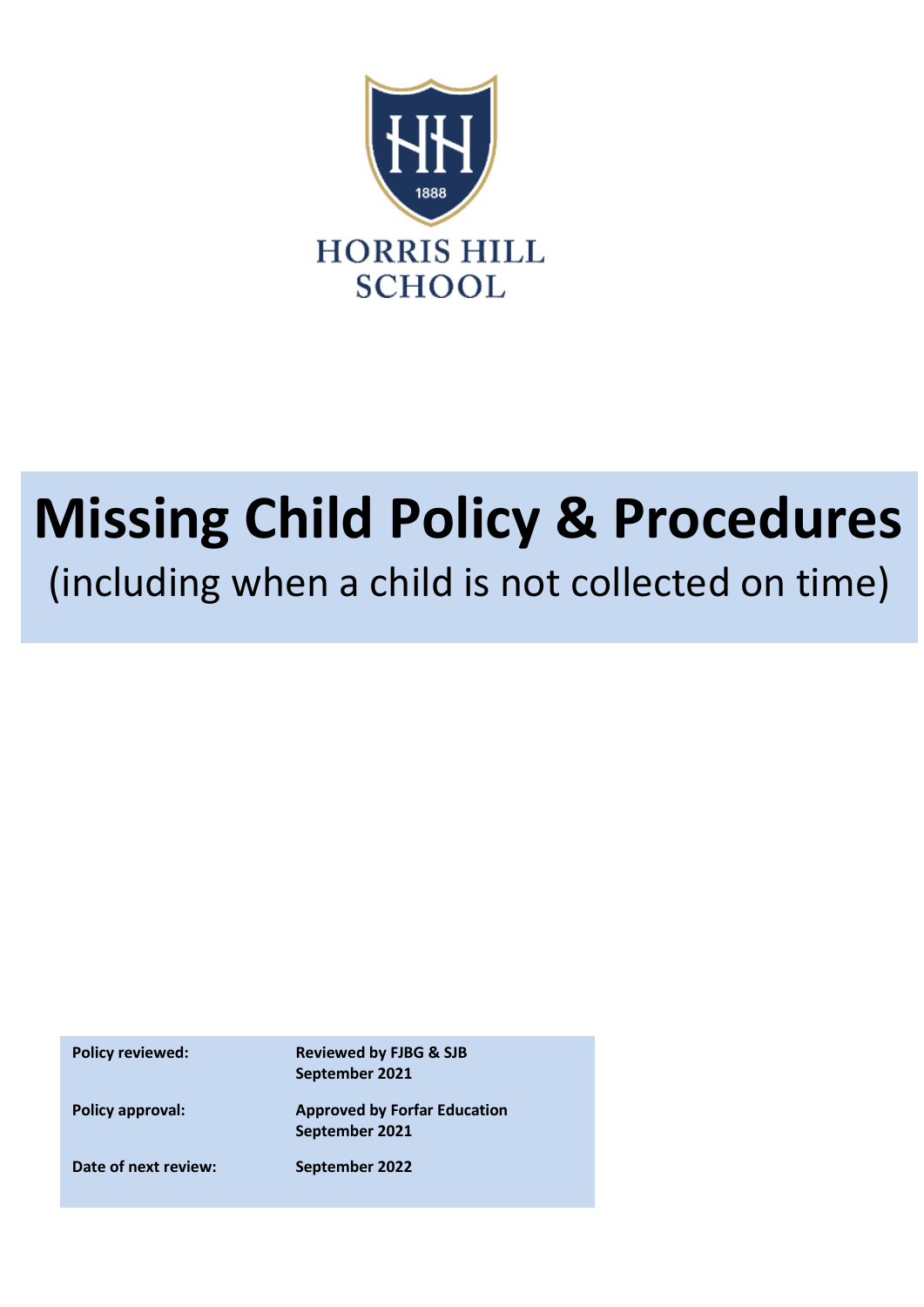## INTRODUCTION

The 'National Minimum Standards' requires that staff working within the school know and implement the school's policy in relation to children going missing and their role in implementing that policy. Staff actively search for children who are missing, including working with police where appropriate.

## CONTENTS OF POLICY

This policy consists of two parts, the first covering a missing child and the second covering the procedure to be followed by the school in the event of a parent failing to collect a child at the appointed time.

Parents should have their attention drawn to the existence of both procedures. The policy is kept under regular review and updated to keep pace with changes to DfE and ISI guidance.

## **PART ONE: MISSING CHILD POLICY**

#### **INTRODUCTION**

The welfare of all of our children at Horris Hill is our paramount responsibility. Every adult who works at the school has been trained to appreciate that he or she has a key responsibility for helping to keep all of the children safe at all times. This includes the importance of effective information sharing to ensure our children are safe and receiving suitable education. Where staff have concerns that a child is missing from school, this policy should be followed.

Every member of our staff who works with children has read Part 1 and Annex A of Keeping Children Safe in Education. Our staffing ratios are generous and are deliberately designed to ensure that every child is supervised the whole time that he or she is in our care.

#### REGISTRATION

- Morning registration for all pupils takes place in the morning in Form Tutor time with a member of staff and the information is recorded on the school database. If a pupil is still absent by 9.00am and there has been no communication from the parent informing the school of an absence or there is no official record of a school obligation then the school secretary will contact the parent for further information. The school holds at least two contact numbers for each pupil.
- A second registration for pupils takes place after lunch in forms with a member of staff and the information is recorded on the school database. If there is an unexplained absence then the member of staff responsible for the registration must inform the school secretary to establish the whereabouts of the pupil. If it is not known where the pupil is then the Headmaster or a member of the Senior Management Team (SMT) must be informed.
- A register for boarding pupils is also taken at the end of the day in each boarding house and a record kept in house. If a boarding pupil is absent from this registration then the member of staff responsible for taking that registration must inform either the Headmaster, Deputy Headmaster or the Head of Boarding.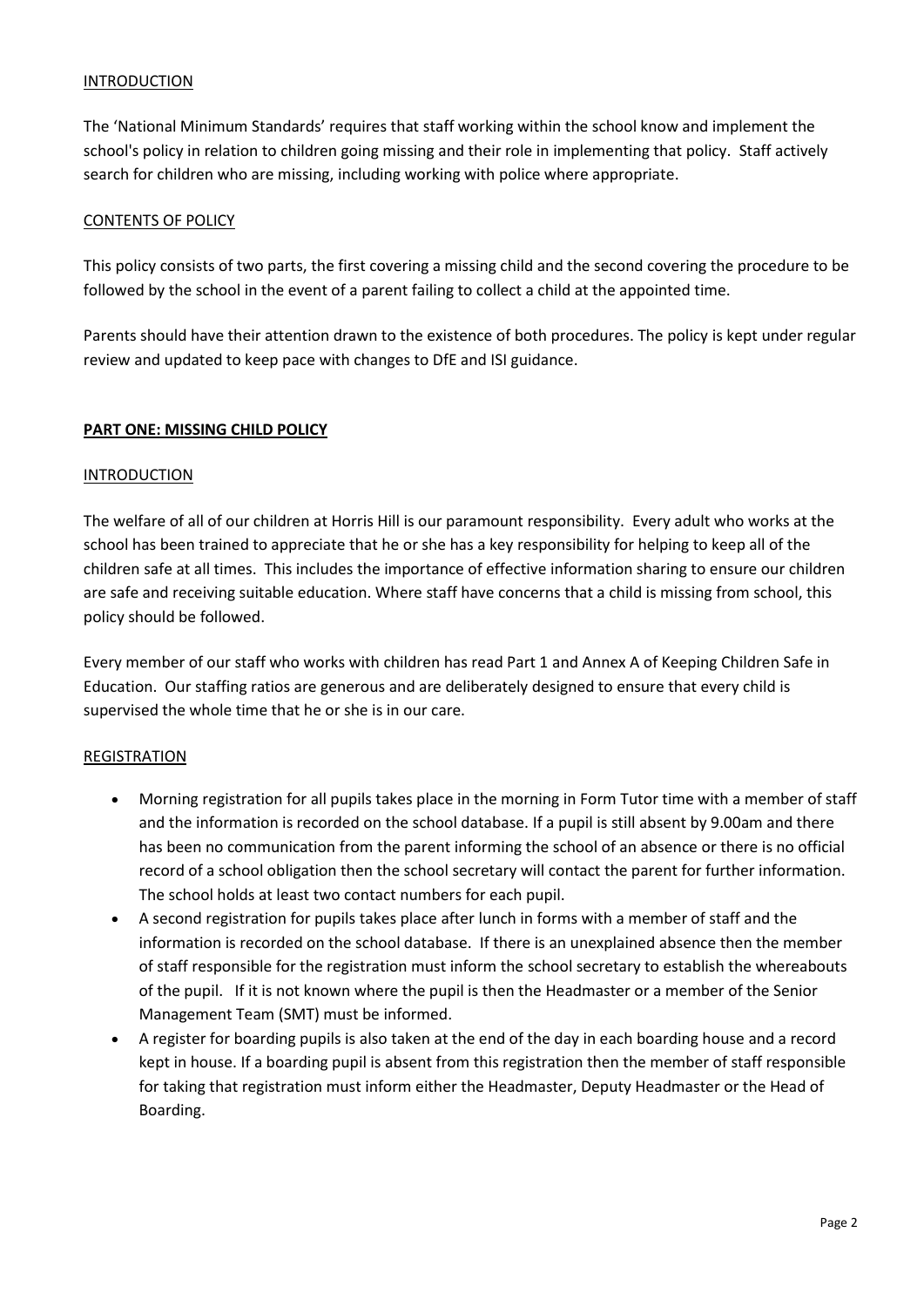All staff receive a thorough induction into the importance of effective supervision of pupils as outlined in the school's Supervision of Pupils Policy and Guide to Duty document which is available electronically on the school system.

Where there are changes affecting the child (including a change of address or school), these will be reflected in the admission register. This will assist the School and external agencies when making enquiries to locate any missing children.

# ACTIONS TO BE FOLLOWED BY STAFF IF A CHILD GOES MISSING FROM THE SCHOOL

Our procedures are designed to ensure that a missing child is found and returned to effective supervision as soon as possible. If a child was found to be missing, we would carry out the following actions during the working day:

- Check with the pupil's friends to see if they know their whereabouts
- Check the Health Centre
- Check with Reception who will check the Day Boy signing out sheet and the electronic diary
- Check the electronic registration entries to see when the pupil was last signed in
- Ask all of the adults and pupils calmly if they can tell us when they last remember seeing the pupil
- Occupy all of the other pupils in their classroom(s), or areas where they would normally be
- Inform the Headmaster/Deputy Headmaster or a member of the Senior Management Team (SMT) who will act as a base to which all searchers must report once they have looked in their allocated area so that a log can be taken, the search is thorough and widened as necessary.
- At the same time, arrange for one or more adults to search the school grounds
- Arrange for staff to be available to search the immediate grounds off the premises
- The Headmaster or, in his absence, the Deputy Headmaster, will determine the point at which the Police should be called. This is likely to be after the parents have been contacted, but a period of half an hour from first notification of absence should be considered appropriate

A record is kept by the school of any instances in which a pupil is missing from school without satisfactory permission and documentation, including the action taken and the pupil's explanation if any.

If a pupil is missing at bedtime or in the early hours, or they fail to return from 'leave out' at the appointed time, we would carry out the following actions:

- Check with the pupil's friends to see if they know their whereabouts
- Carry out a thorough search of the boarding area
- Ring the Health Centre
- Consult the senior member of boarding staff on duty in School (see duty rota)
- Check exeat forms or any other information before contacting the senior member of staff on duty who will then deal with the matter if there is not a suitable explanation.

If the pupil is still missing, the following steps would be taken:

- The Headmaster, or the staff member deputising for him, will ring the pupil's parents and explain what has happened, and what steps have been set in motion.
- The Designated Safeguarding Lead (DSL)/Headmaster would notify the Police.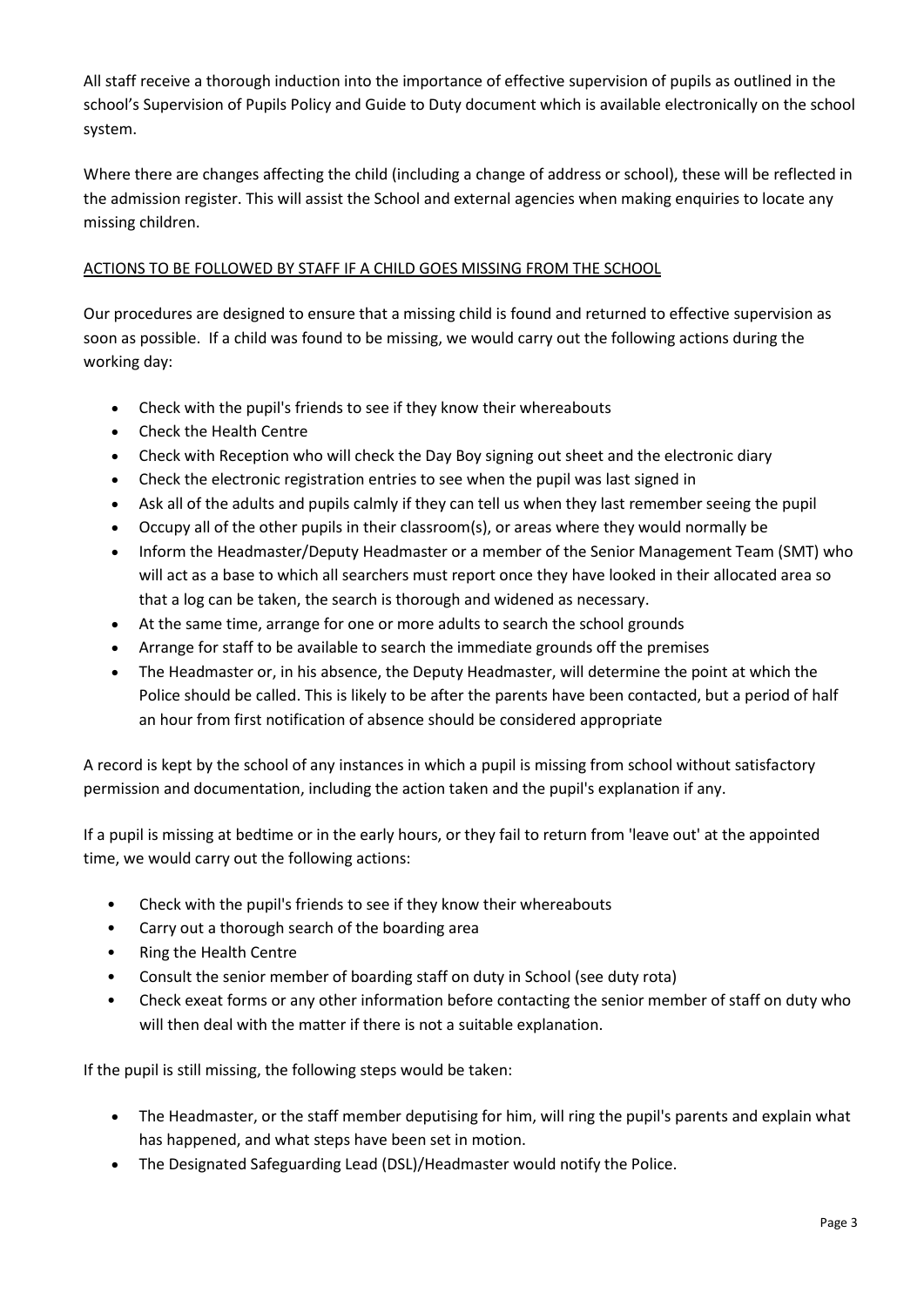- The Headmaster or the person deputising for him would arrange for staff to search the rest of the school premises and grounds
- If the pupil's home is within walking distance, a member of staff would set out to attempt to catch up with him
- The DSL would inform the school's Local Authority Designated Officer (LADO) at the Hampshire Local Safeguarding Children Partnership (HSCP).
- The school would co-operate fully with any Police investigation and any safeguarding investigation by the local authority.
- Inform Jo Storey, nominated Safeguarding representative of Forfar Education
- The school's insurers would be informed
- If the pupil is injured a report would be made under RIDDOR to the Health & Safety Executive (HSE)

# **Key Safeguarding contact details are listed in the school's Safeguarding & Child Protection Policy and Procedures**

During the course of the investigation into the missing pupil, the school, in consultation with the LADO, will decide what information should be given to other parents, staff and other pupils and how press enquiries are to be dealt with.

A full record of all activities taken up to the stage at which the pupil was found would be made for the incident report. If appropriate, procedures would be adjusted.

# ACTIONS TO BE FOLLOWED BY STAFF IF A CHILD GOES MISSING ON AN OUTING

- An immediate head count would be carried out in order to ensure that all the other pupils were present
- Contact the venue manager and arrange a search
- An adult would search the immediate vicinity
- Inform the Headmaster/DSL by mobile phone
- The Headmaster or the person deputising for him would ring the child's parents and explain what has happened, and what steps have been set in motion.
- Contact the Police
- The DSL would inform the HSCP LADO.
- The school would cooperate fully with any Police investigation and any safeguarding investigation by the local authority
- Inform Jo Storey, nominated Safeguarding representative of Forfar Education
- The school's insurers would be informed
- If the pupil is injured a report would be made under RIDDOR to the Health & Safety Executive (HSE)

A full record of all activities taken up to the stage at which the child was found would be made for the incident report. The school will review its procedures and, if appropriate, these would be adjusted.

# ACTIONS TO BE FOLLOWED BY STAFF ONCE THE CHILD IS FOUND

- Talk to, take care of and, if necessary, comfort the child
- Speak to the other pupils to ensure they understand why they should not leave the premises/separate from a group on an outing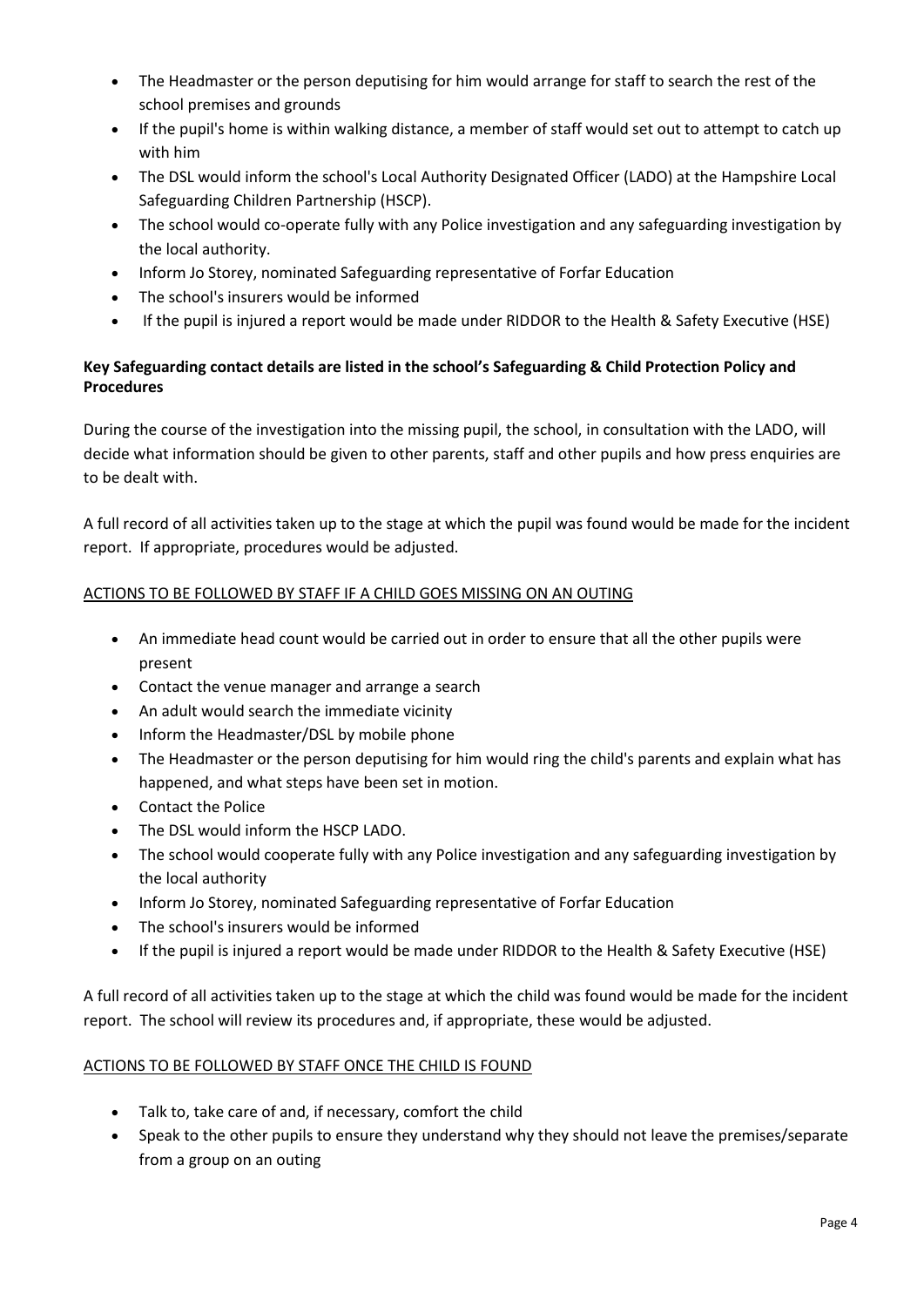- The Headmaster or the member of staff deputising for him will speak to the parents to discuss events and give an account of the incident (having discussed this beforehand with the HSCP if necessary)
- The Headmaster will undertake a full investigation (if appropriate involving the HSCP)
- Media queries should be referred to the Headmaster (after discussion with the HSCP if appropriate)
- The investigation should involve all concerned providing written statements
- The report should be detailed covering: time, place, numbers of staff and children, when the child was last seen, what appeared to have happened, [the purpose of the outing], the length of time that the child was missing and how s/he appeared to have gone missing, as well as lessons for the future.

# DUTY TO REPORT

Where a pupil has not returned to school for ten days after an authorised absence or is absent from school without authorisation for twenty consecutive school days, the pupil can be removed from the admission register when the school and the local authority have failed, after jointly making reasonable enquiries, to establish the whereabouts of the child. This only applies if the school does not have reasonable grounds to believe that the pupil is unable to attend because of sickness or unavoidable cause.

The school also recognises its wider reporting duties following deletions from the admission register, in accordance with the Education (Pupil Registration) (England) Regulations 2006, to help identify children who are missing education and/or otherwise at risk of harm.

The School shall inform the local authority of any pupil who is going to be added to or deleted from the School's admission register at non-standard transition points in accordance with the requirements of the Education (Pupil Registration) (England) Regulations 2006 (as amended). This will assist the local authority to:

a) fulfil its duty to identify children of compulsory school age who are missing from education; and

b) follow up with any child who might be in danger of not receiving an education and who might be at risk of abuse, neglect or radicalisation.

Action will be taken in accordance with the school's Safeguarding and Child Protection Policy if any absence of a pupil from the School gives rise to a concern about their welfare.

# **PART TWO: PROCEDURES TO BE FOLLOWED BY STAFF WHEN A CHILD IS NOT COLLECTED ON TIME**

Children are only allowed off site with adults/carers with parental responsibility or where permission has been given by the parent. No child will be allowed to leave the premises unsupervised.

If a child is not collected within half an hour of the agreed collection time, the pupil's parents/guardians should be contacted. If there is no answer, the school office will begin to call the emergency numbers for this child. During this time, the child will be safely looked after. If there is no response from the parents' or carers' contact numbers or the emergency numbers by the time the boarders go over to their houses, the pupil will continue to be looked after on site under the care of the boarding house team for the appropriate age of the pupil. Pupils in the Early Years Foundation Stage (Reception class) must always be in the care of an appropriate adult.